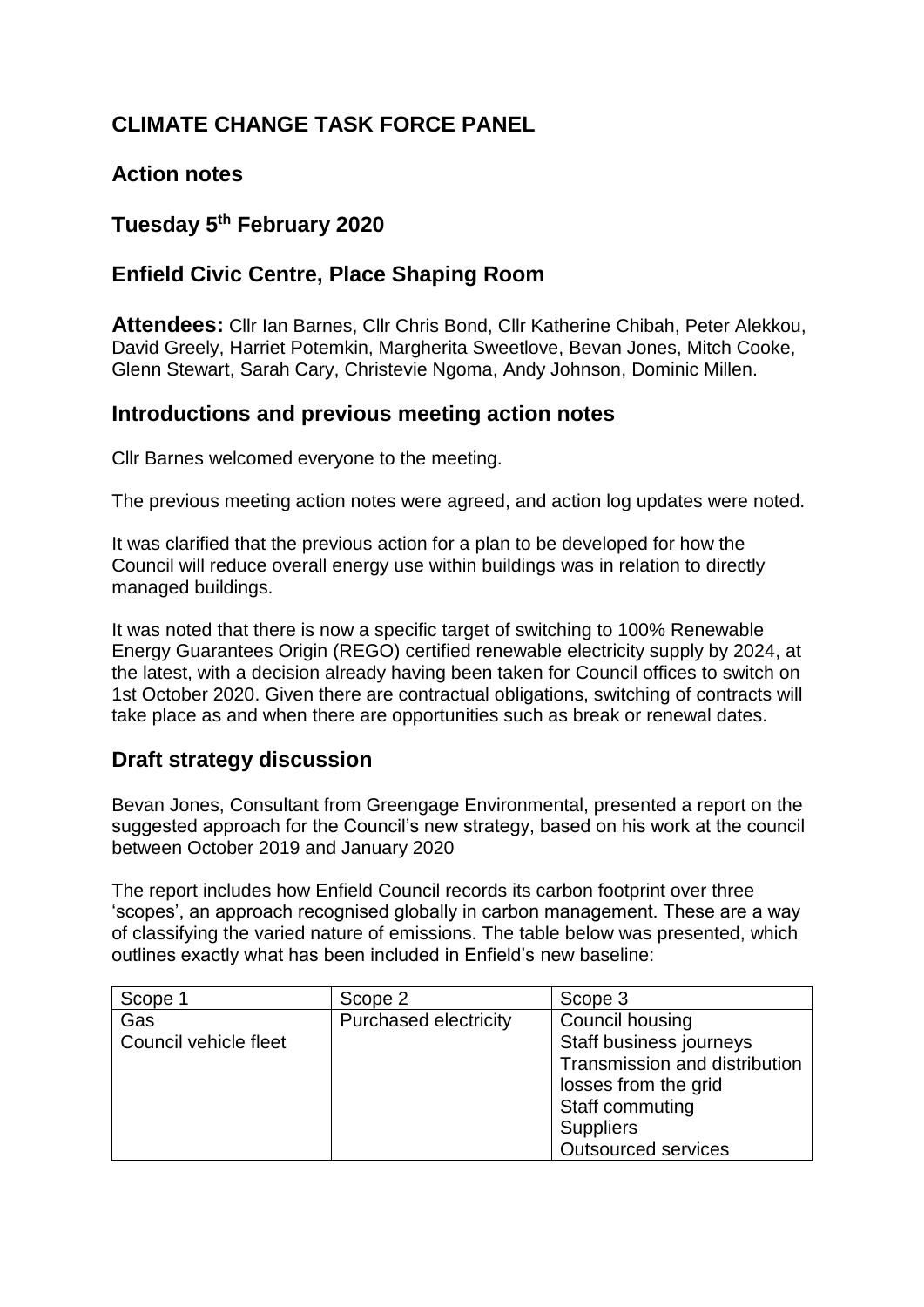Enfield has previously only reported its scope 1 and 2 emissions. Recognising the severity of the climate crisis and the need to work with our partners and across the borough, for the first time Enfield is working to establish the carbon footprint of its suppliers and those who deliver services on its behalf (scope 3). Whilst we are focusing on reducing scope 1 and 2 to zero by 2030, the strategy will include action to reduce scope 3 emissions, including through the local authority's role in placeshaping and influencing partners, residents and businesses.



Enfield's scope 1 and 2 emissions have been calculated at 21,908 tCO2e. The breakdown of these emissions were reported as follows:

The split between Scopes 1 and 2 is relatively even: Scope 1 - 11,199 tCO2e. Scope 2 – 10,708 tCO2e.

#### **Actions**

- Strategy to include ambition for retrofitting all Council homes as well as addressing the need to retrofit across all tenures. (Sarah Cary)
- Strategy to include how procurement can be best used to engage with and influence suppliers and contractors to decrease carbon emissions from goods and services the Council procures. (Fay Hammond)
- Metering water use to be further explored to improve water efficiency in council buildings. (Sarah Cary)
- Action in relation to waste management will be included in the strategy. It was noted that the new NLWA facility, even though it generates CO2, will see a reduction in comparison with that generated from the current facility. The new facility is part of an overall strategy to reduce landfill, increase recycling rates up to over 50% and exploring options of generating lower carbon heat from incineration. (Sarah Cary)
- A staff survey to be run to identify estimate carbon footprint from staff travel, which has not yet been included in baseline. (Harriet Potemkin)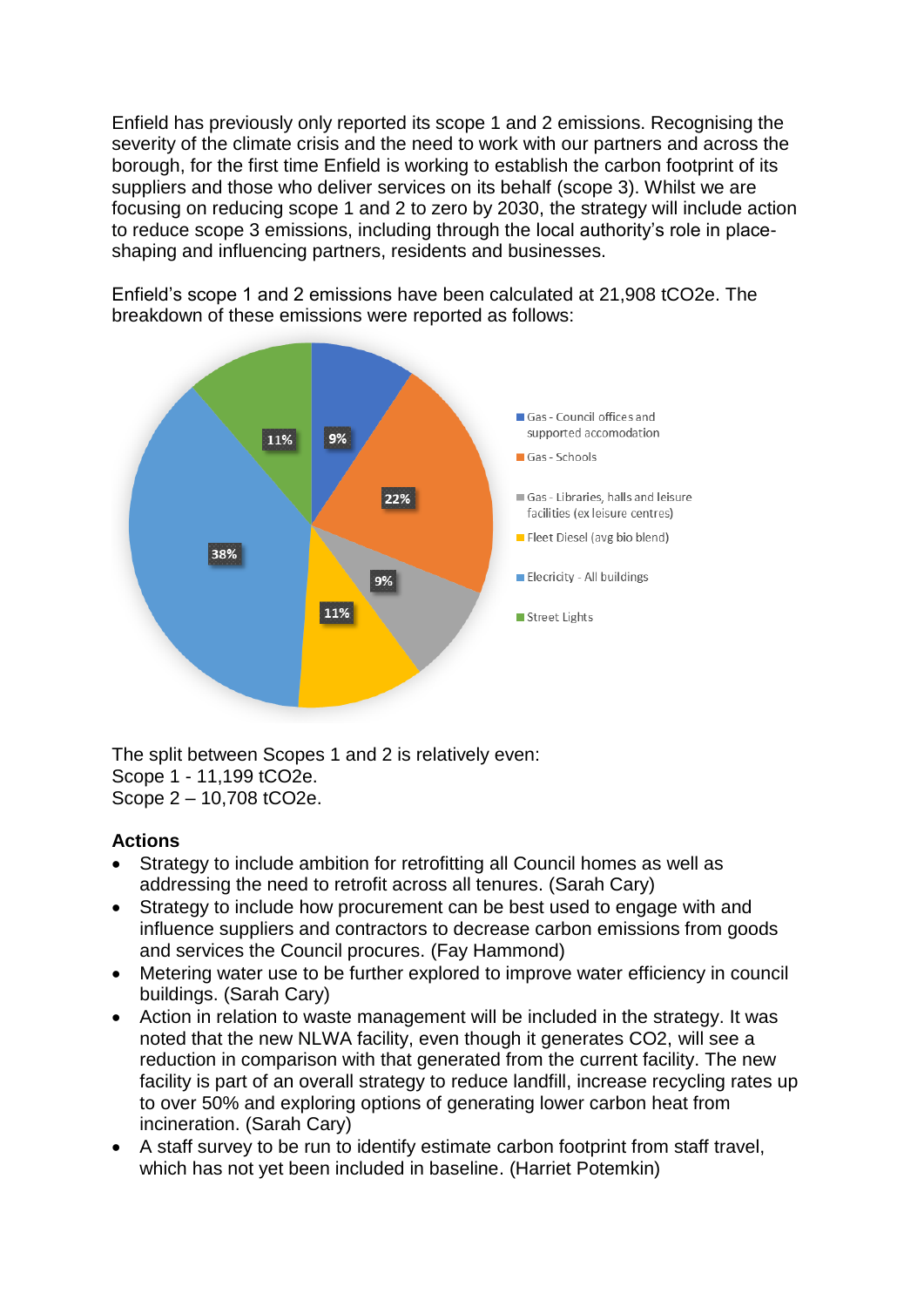- Strategy to include an overview of how the Council will increase electric charging infrastructure to enable residents and visitors to switch to electric vehicles, as part of a wider strategy to encourage more residents to switch from car use to public transport, cycling or walking. (Sarah Cary)
- Greengage report to be developed into a draft strategy document for public engagement on the Council's proposed approach. This will be circulated to the task force via email for feedback later in February. (Harriet Potemkin, with Council's Executive Management Team)

## **Communications update**

David Greely, Head of Communications, and Christevie Ngoma, Deputy Young Mayor, presented on new branding for Climate Action Enfield. The young mayors have worked with the Council's design team to develop the branding, with the messaging being about taking positive action to tackle the climate emergency.

#### **Actions**

- Illustrative branding to be used for new strategy documentation, and the Climate Action Enfield branding to be used on all future initiatives regarding climate action being taken by the Council. (David Greely)
- 'Climate Action Enfield' banner to be used for updated website. (David Greely, Dominic Millen)

### **Staff engagement**

Bevan Jones gave feedback on the staff engagement workshops which took place during January and February. A workshop took place with senior leaders in January and in addition, six staff workshops took place on the themes of culture, transport and buildings.

#### **Actions**

- Further work to be undertaken to develop a stronger, bolder vision statement for the strategy. (All)
- Strategy to include a clear approach to supporting staff to make informed decisions in regard to carbon reduction and climate action, including developing role-specific training. (Executive Management Team)

### **Community engagement and strategy finalisation timeline**

Harriet gave an overview of the proposed timetable for finalising the strategy. This will include public engagement on our draft approach during March, and with the aim of having a final strategy for May Cabinet. A public meeting is being arranged for March with the date to be confirmed.

Further community engagement is proposed for after the strategy launch. This includes the possibility of a school summit, working with schools and young people across the borough. It was agreed that ongoing dialogue with Youth Parliament will also be important.